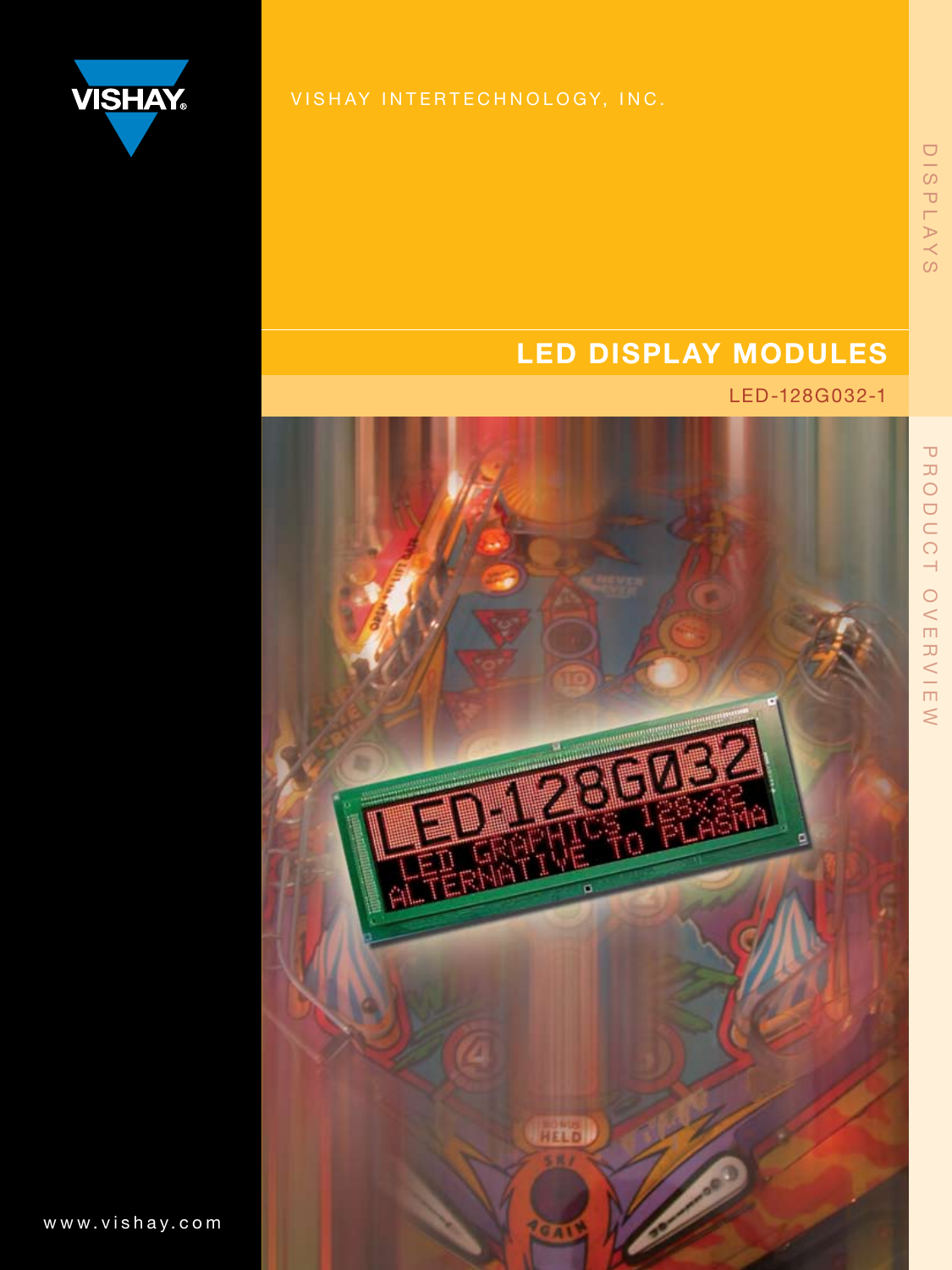**ED Display Modules** 

128G032-

### 128 x 32 Graphics Display with Drive Electronics and +5 V HC CMOS Level Video Interface

The LED-128G032-1 is an LED replacement for the popular APD-128G032 plasma display module. It is designed to offer high brightness and superior viewing characteristics in a slim package. This display is ideal for low to medium level information content and is ideal for applications such as arcade games, process control, POS terminals, medical equipment, message centers and ATM machines.

The LED-128G032-1 LED display offers high contrast, wide viewing angle, and long distance readability. It emits a brilliant orange color which catches the attention of the viewer, but is yet comfortable to the eye.

The LED-128G032-1 LED display has a video type interface and is driven in a standard row/column refresh method. Pixel data is clocked for a row, and rows are scanned sequentially. Signals are presented for SERIAL DATA, DOT CLOCK, COLUMN LATCH, ROW DATA, ROW CLOCK and DISPLAY ENABLE. The SERIAL DATA is entered with the DOT CLOCK up to frequencies as high as 8 MHz. After a row of 128 pixels is clocked in, the COLUMN LATCH signal is toggled and the data is latched. At the time the data is latched, the display is briefly disabled using the DISPLAY ENABLE signal, then the row pointer is advanced with the ROW CLOCK signal. Once each frame the ROW DATA must be asserted to synchronize the column serial data with the beginning row. The recommended scanning frequency is approximately 70 Hz, but may be as high as 200 Hz.

### Features

**VISHAY** 

- LED replacement for the popular APD-128G032 plasma display module
- + 5 V HC CMOS level video interface
- Large characters
- Highly visible for long distance viewing
- > 30:1 contrast ratio
- Brilliant neon orange color

| <b>Standard Electrical Specifications*</b>           |               |                   |        |                   |              |  |
|------------------------------------------------------|---------------|-------------------|--------|-------------------|--------------|--|
| <b>Description</b>                                   | <b>Symbol</b> | Min.              | Typ.   | Max.              | <b>Units</b> |  |
| Logic and LED<br><b>Drive Voltage</b>                | <b>Vcc</b>    | $+4.5$            | $+5.0$ | $+5.5$            | <b>VDC</b>   |  |
| Logic and LED<br><b>Drive Current</b><br>(Fully Lit) | lcc.          |                   | 1.1    | 1.3               | <b>ADC</b>   |  |
| Logic 1 Input                                        | Vih           | 0.7<br><b>Vcc</b> |        |                   | <b>VDC</b>   |  |
| Logic 0 Input                                        | Vil           |                   |        | 0.2<br><b>Vcc</b> | <b>VDC</b>   |  |

\* Recommended operating voltages. All maximums are absolute maximum.

- Slim profile
- Reduced power and brightness version

### Electrical Specifications

| Voltage(s) Required:        | $+5$ VDC (Vcc)        |
|-----------------------------|-----------------------|
| Power Required (Fully Lit): | Typical = $5.5$ watts |
|                             | Maximum = $6.5$ watts |

### Optical Specifications

| Viewing Area:  | 12.75" [323.8 mm] W x 3.15" [80.01 mm] L                      |
|----------------|---------------------------------------------------------------|
|                | Character Size (5x7): 0.65" [16.51 mm] H x 0.45" [11.43 mm] W |
| Pixel Size:    | 0.063" [1.6 mm] H x 0.031" [0.8 mm] W                         |
| Pixel Pitch:   | $0.100"$ [2.54 mm]                                            |
| Luminance:     | 100 foot-lamberts minimum                                     |
| Color:         | Neon Orange                                                   |
| Viewing Angle: | $>150^{\circ}$                                                |

### Environmental Specifications

| - 40 °C to + 85 °C     |
|------------------------|
| $-40$ °C to $+85$ °C   |
| To 95 % non-condensing |
| 30G                    |
| 3G                     |
| 10 000 feet            |
|                        |

### Interface Signal Description

DOT CLOCK - This signal enters the SERIAL DATA on each low to high transition. A total of 128 DOT CLOCK transitions must be present for each line of column/anode data.

**SERIAL DATA** - This signal presents the pixel data in positive logic format. A logic one represents a lit pixel and a logic

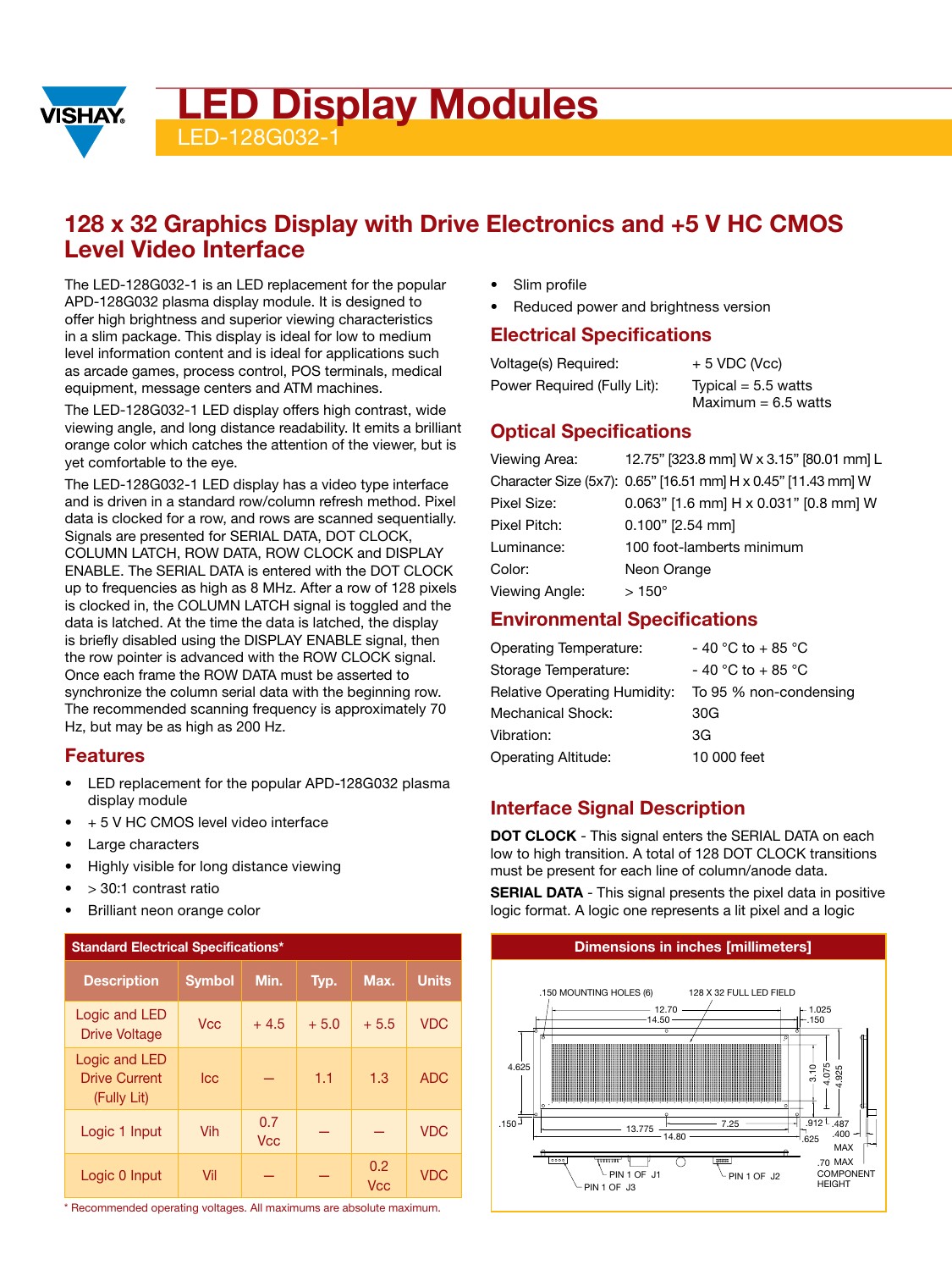

zero represents an extinguished pixel. Data is entered from right to left. The first pixel data entered will represent the left most pixel in the row.

COLUMN LATCH - This signal latches the pixel data into the driver outputs. When the COLUMN LATCH signal goes to logic one the data entered previously will fall through to the driver outputs. When the signal returns to a logic zero the data is latched and the shift register is now ready to accept the next row of data. Must be held low while entering new SERIAL DATA.

**DISPLAY ENABLE** - This signal enables the output drivers. Using a duty cycle control, this signal may also be used for intensity control. The DISPLAY ENABLE must be at logic zero before the COLUMN LATCH signal transitions. To avoid display blurring, the ROW CLOCK signal should also transition while DISPLAY ENABLE is a logic zero.

ROW DATA - This signal is the first line marker for the scan. This input should be held high to correspond to the first row of pixel data.

ROW CLOCK - This signal clocks ROW DATA on the falling edge. The ROW CLOCK signal is repetitive and must be present for proper scanning of the display module. The LED-128G032-1 has an unique input protection circuit that assures the column drivers stay blanked on power up. The protection circuit unblanks the column drivers when the ROW CLOCK signal begins (i.e the display begins scanning.)

### Pin Description

| <b>J1 - Power Connector</b><br>Tyco AMP #640445-8 or equivalent. Mates with Tyco AMP 640428-8, MOLEX 09-<br>05-3081 or equivalent.     |  |                               |                            |                                                                                                         |  |
|----------------------------------------------------------------------------------------------------------------------------------------|--|-------------------------------|----------------------------|---------------------------------------------------------------------------------------------------------|--|
| Pin                                                                                                                                    |  | <b>Signal</b>                 |                            | <b>Description</b>                                                                                      |  |
| 1                                                                                                                                      |  | n/c                           | No connection              |                                                                                                         |  |
| $\overline{2}$                                                                                                                         |  | n/c                           | No connection              |                                                                                                         |  |
| 3                                                                                                                                      |  | Key                           |                            | Used to key connector                                                                                   |  |
| $\overline{4}$                                                                                                                         |  | <b>GND</b>                    |                            | <b>GND</b>                                                                                              |  |
| $\overline{5}$                                                                                                                         |  | <b>GND</b>                    | <b>GND</b>                 |                                                                                                         |  |
| 6                                                                                                                                      |  | <b>Vcc</b>                    | Logic and LED drive supply |                                                                                                         |  |
| $\overline{7}$                                                                                                                         |  | <b>RESERVED</b>               | No connection              |                                                                                                         |  |
| 8                                                                                                                                      |  | n/c                           | No connection              |                                                                                                         |  |
| J <sub>2</sub> - Data Connector<br>Tyco AMP #103309-2 or equivalent. Mates with Tyco AMP 746195-2, MOLEX 39-<br>27-1146 or equivalent. |  |                               |                            |                                                                                                         |  |
|                                                                                                                                        |  |                               |                            |                                                                                                         |  |
| Pin                                                                                                                                    |  | <b>Description</b>            | Pin                        | <b>Description</b>                                                                                      |  |
| 1                                                                                                                                      |  | <b>DISPLAY ENABLE</b>         | $\overline{2}$             | <b>GROUND</b>                                                                                           |  |
| $\overline{3}$                                                                                                                         |  | <b>ROW DATA</b>               | $\overline{4}$             | <b>GROUND</b>                                                                                           |  |
| 5                                                                                                                                      |  | <b>ROW CLOCK</b>              | $\overline{6}$             | <b>GROUND</b>                                                                                           |  |
| $\overline{7}$                                                                                                                         |  | <b>COLUMN LATCH</b>           | 8                          | <b>GROUND</b>                                                                                           |  |
| $\overline{9}$                                                                                                                         |  | <b>DOT CLOCK</b>              | 10                         | <b>GROUND</b>                                                                                           |  |
| 11                                                                                                                                     |  | <b>SERIAL DATA</b>            | 12                         | <b>GROUND</b>                                                                                           |  |
| 13                                                                                                                                     |  | <b>NO CONNECT</b>             | 14                         | <b>GROUND</b>                                                                                           |  |
|                                                                                                                                        |  | and 60617-4 socket terminals. |                            | <b>J3 - Power Connector</b><br>Tyco AMP #641737-1 or equivalent. Mates with Tyco AMP 1-480424-0 housing |  |
| Pin                                                                                                                                    |  | <b>Signal</b>                 |                            | <b>Description</b>                                                                                      |  |
| 1                                                                                                                                      |  | <b>RESERVED</b>               |                            | No connection                                                                                           |  |
| $\overline{2}$                                                                                                                         |  | <b>GND</b>                    |                            |                                                                                                         |  |

4 Vcc **Logic and LED drive supply** 

Logic and Data Timing



| <b>Parameter</b> | Min. | Typ. | Max. | <b>Units</b> |
|------------------|------|------|------|--------------|
| $t_1$            | 100  |      |      | nS           |
| t <sub>2</sub>   | 5    |      |      | <b>uS</b>    |
| $t_3$            | 1    |      |      | <b>uS</b>    |
| $t_4$            |      | 70   | 200  | <b>Hz</b>    |
| t <sub>5</sub>   | 25   |      |      | nS           |
| $t_6$            | 75   |      |      | nS           |
| t <sub>7</sub>   | 75   |      |      | nS           |

### Ordering Information

Description............................... Part Number

| Display, Driver Electronics and       |  |
|---------------------------------------|--|
| +5 V HC CMOS Interface  LED-128G032-1 |  |
| J2 Data Connector Kit                 |  |
| (2 pcs. recommended) 280105-05        |  |
| J1 Power Connector Kit280108-12       |  |
|                                       |  |
| J3 Power Connector Kit280108-05       |  |

**NOTICE** Specifications of the products displayed herein are subject to change without notice. Vishay Intertechnology, Inc., or anyone on its behalf, assumes no responsibility or liability for any errors or inaccuracies. I purpose, merchantability, or infringement of any patent, copyright, or other intellectual property right. The products shown herein are not designed for use in medical, life-saving, or life-sustaining applications. Custome selling these products for use in such applications do so at their own risk and agree to fully indemnify Vishay for any damages resulting from such improper use or sale.